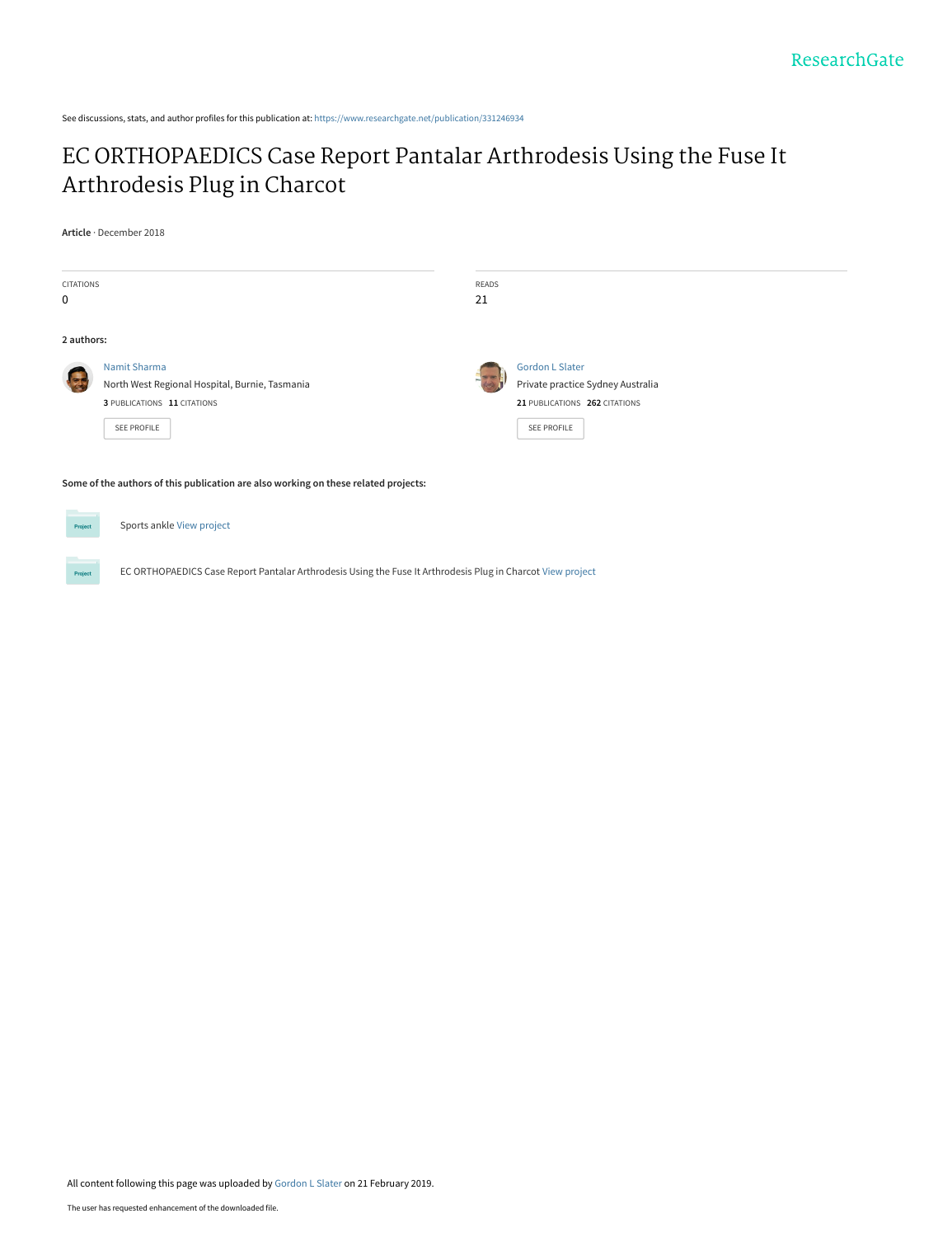

# **Pantalar Arthrodesis Using the Fuse It Arthrodesis Plug in Charcot**

# **Namit Sharma1\* and Gordon Slater2**

*1 Albury Base Hospital, Albury, NSW, Australia* 

*2 Private Clinical Practice, Double Bay, Sydney, NSW, Australia*

**\*Corresponding Author**: Namit Sharma, Albury Base Hospital, Albury, NSW, Australia.

**Received:** December 21, 2018; **Published:** January 29, 2019

#### **Abstract**

Charcot's neuroarthropathy is a difficult complication of diabetes and continues to become more common as the population ages and diet changes. The natural history of the condition has often produced catastrophic bone destruction leading to severe deformity and ultimately amputation. However, limb salvage has numerous benefits and is becoming more common as surgical techniques become more refined. We present the first reported case of pantalar arthrodesis for Charcot's neuroarthropathy using a "Fuse It" arthrodesis plug, augmented with synthetic bone graft and an external frame.

*Keywords: Charcot; Pantalar; Arthrodesis; plug; Fuse It; Integrant*

## **Abbreviation**

CN: Charcot's Neuroarthropathy

#### **Introduction**

Diabetes related diseases are a difficult and growing problem. The reported rate of amputation in Australia is one every three hours, with the rate having risen 14% in ten years [1,2]. Charcot's neuroarthropathy (CN) is a key contributor. In the ankle it commonly results in instability and progressive deformity, subsequently leading to ulceration, osteomyelitis and historically, eventual amputation [3]. Fortunately, the relative rate of transtibial amputations for CN continues to fall. This may be partially due to the refinement of foot and ankle salvage techniques [4-6]. Over the last 20 years, limb salvage through arthrodesis has gained traction as an alternative to primary amputation for this condition [3,7-9].

The mainstay for salvage is arthrodesis, with numerous techniques previously described including hindfoot nailing, rigid fixation with plating and/or screws, commonly augmented with bone graft [7,10,11]. Use of concomitant internal and external fixation has also been described [12].

We present a case of limb salvage of a Charcot hindfoot by pantalar arthrodesis using the "Fuse It" plug (Integrant, NSW, Australia) (Figure 1)] and "Frame It" external fixateur system (Integrant, NSW, Australia). We believe this is the first description of the specialised fusion plug for pantalar fusion.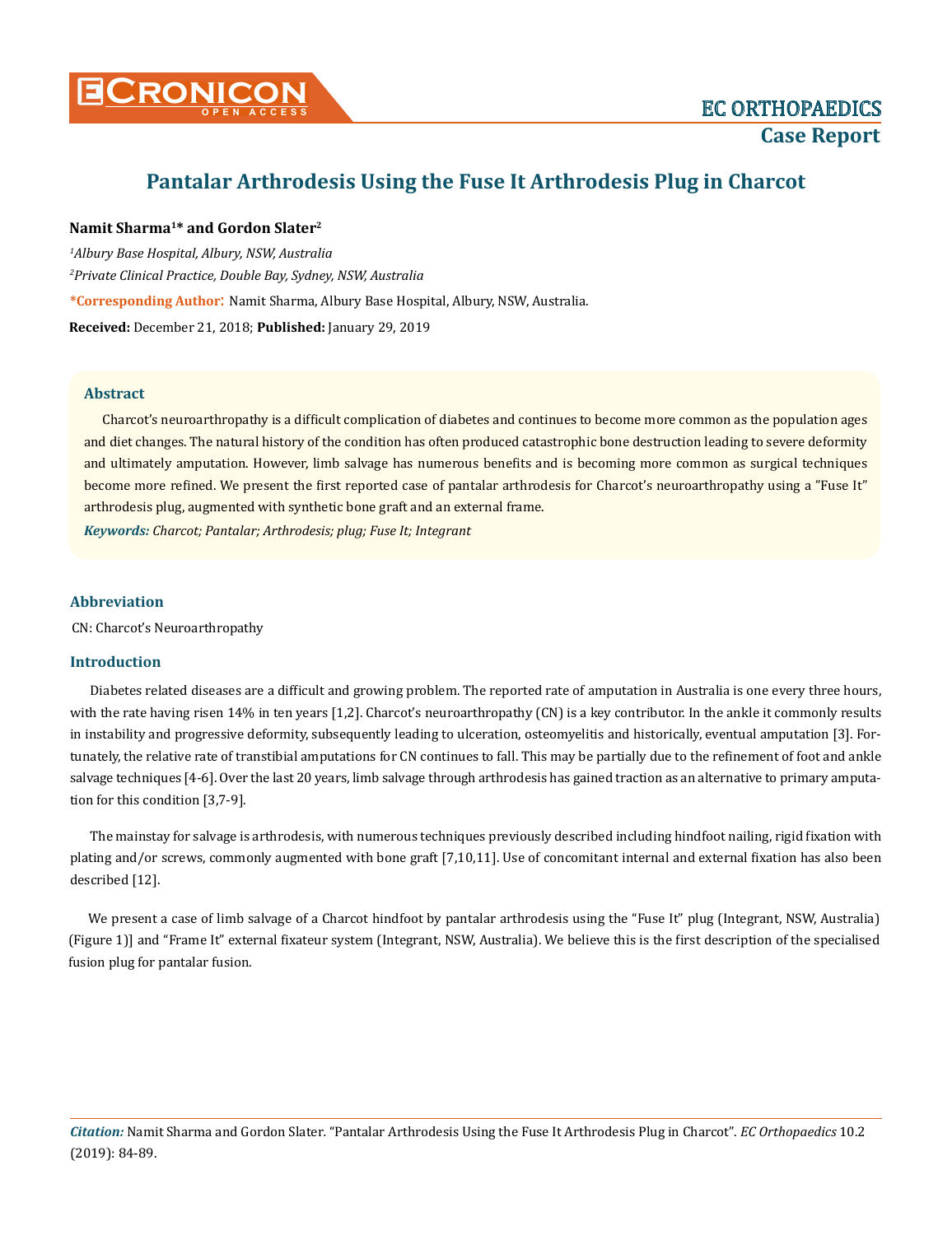

*Figure 1*

#### **Design rationale**

The Fuse It plug is a conical titanium plug with conical fenestrations to allow for bone in growth. In bone defects it can be placed as a structural spacer with Integrant synthetic bone impacted both within and around it. The external frame compresses bone further into the fenestrations.

#### **Case Study**

JM is a seventy-one year old retired female who was referred for amputation for CN of the right hindfoot causing "agonising" pain at rest requiring narcotic analgesia. The ankle had recently become deformed and an x-ray had revealed an angulated pathological fracture of the ankle joint (Figure 2A). She was affected by poorly controlled Type 2 Diabetes Mellitus, as well as rheumatoid arthritis managed on leflunomide.

Preoperatively Mrs JM's physical examination revealed a markedly swollen hindfoot in non-correctable valgus, accompanied by an antalgic gait and Grade 2 positive anterior draw with the ankle both at neutral and thirty degrees. There was also fixed hallux valgus and arthritis of the first metatarsophalangeal joint. Imaging confirmed Charcot's arthropathy of the hindfoot and hallux rigidus. The midfoot and neurovascular examination were unremarkable. The skin was intact with no evidence of ulceration. The technique for salvage was pantalar arthrodesis and bone grafting through an Integrant Fuse It plug in the subtalar joint and in the lateral ankle joint were there was severe bone loss.

Through an anterior approach the joint surfaces were denuded, and a Fuse It plug placed in the anterolateral talar defect. Marked destruction of the talar dome had resulted in bone loss requiring device 2cm in diameter. An anterior plate was applied and provisional fixation made. A mini-lateral approach to the subtalar joint allowed a second Fuse It plug to be placed in the sinus tarsi. Both Fuse It plugs were filled with Integrant synthetic bone graft. The plate was then fixed into position with a 6.5 mm home run screw inserted into the calcaneus and 3.5 mm screws from the anterior talus to the calcaneus. 6.5 mm specialised hind foot screws were inserted to gain further fixation (Figure 2B). Prophylactic antibiotics were prescribed for six weeks.

*Citation:* Namit Sharma and Gordon Slater*.* "Pantalar Arthrodesis Using the Fuse It Arthrodesis Plug in Charcot". *EC Orthopaedics* 10.2 (2019): 84-89.

85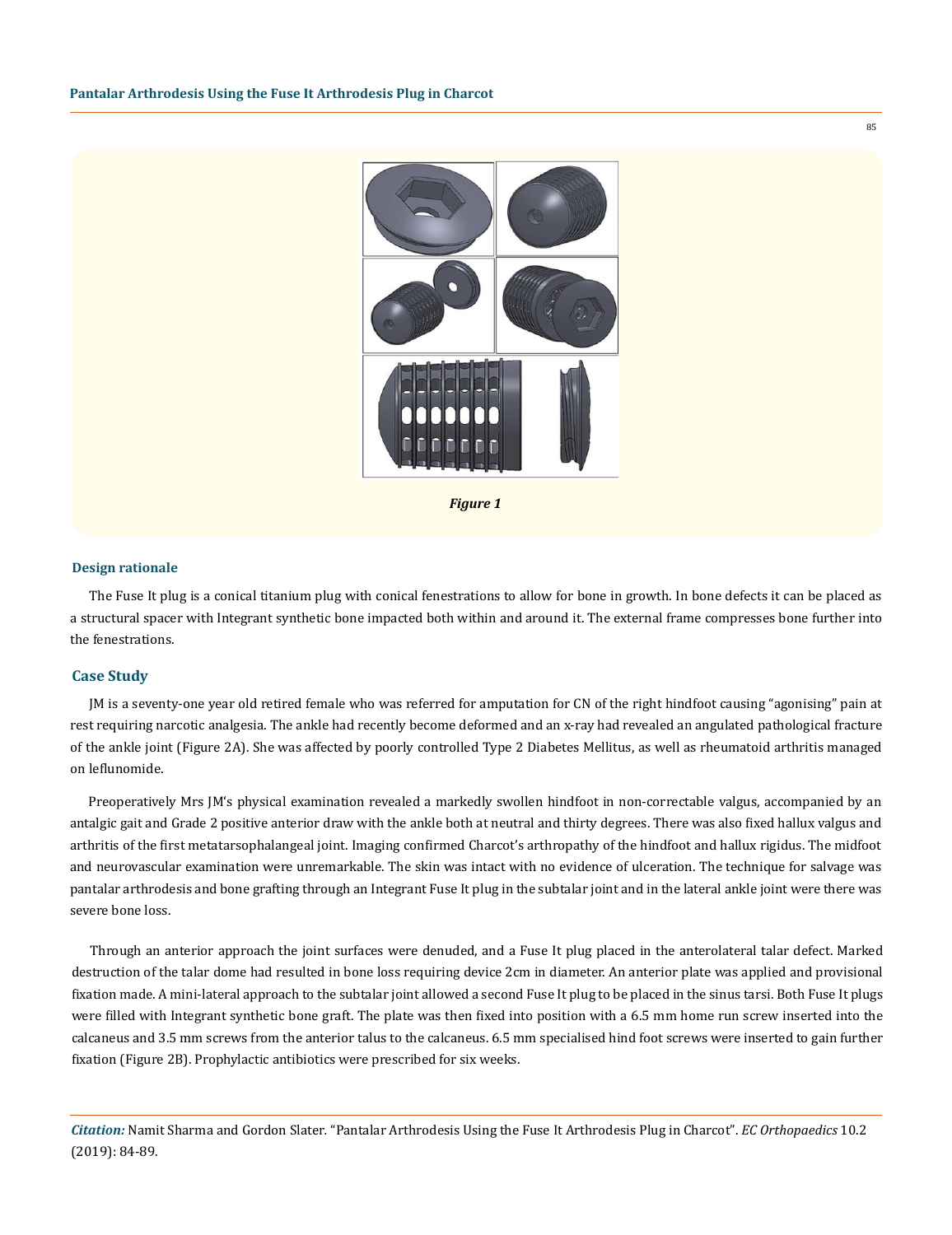

*Figure 2: A - Preoperative AP and lateral radiographs demonstrating severe varus hindfoot Charcot; B - External compression frame* 

*10 week duration applied 1 week after pan talar fusion surgery. C- Postoperative AP and lateral postoperative radiographs with frame removed demonstrating Fuse It plug, and internal fixation for pantalar arthrodesis.*

*Citation:* Namit Sharma and Gordon Slater*.* "Pantalar Arthrodesis Using the Fuse It Arthrodesis Plug in Charcot". *EC Orthopaedics* 10.2 (2019): 84-89.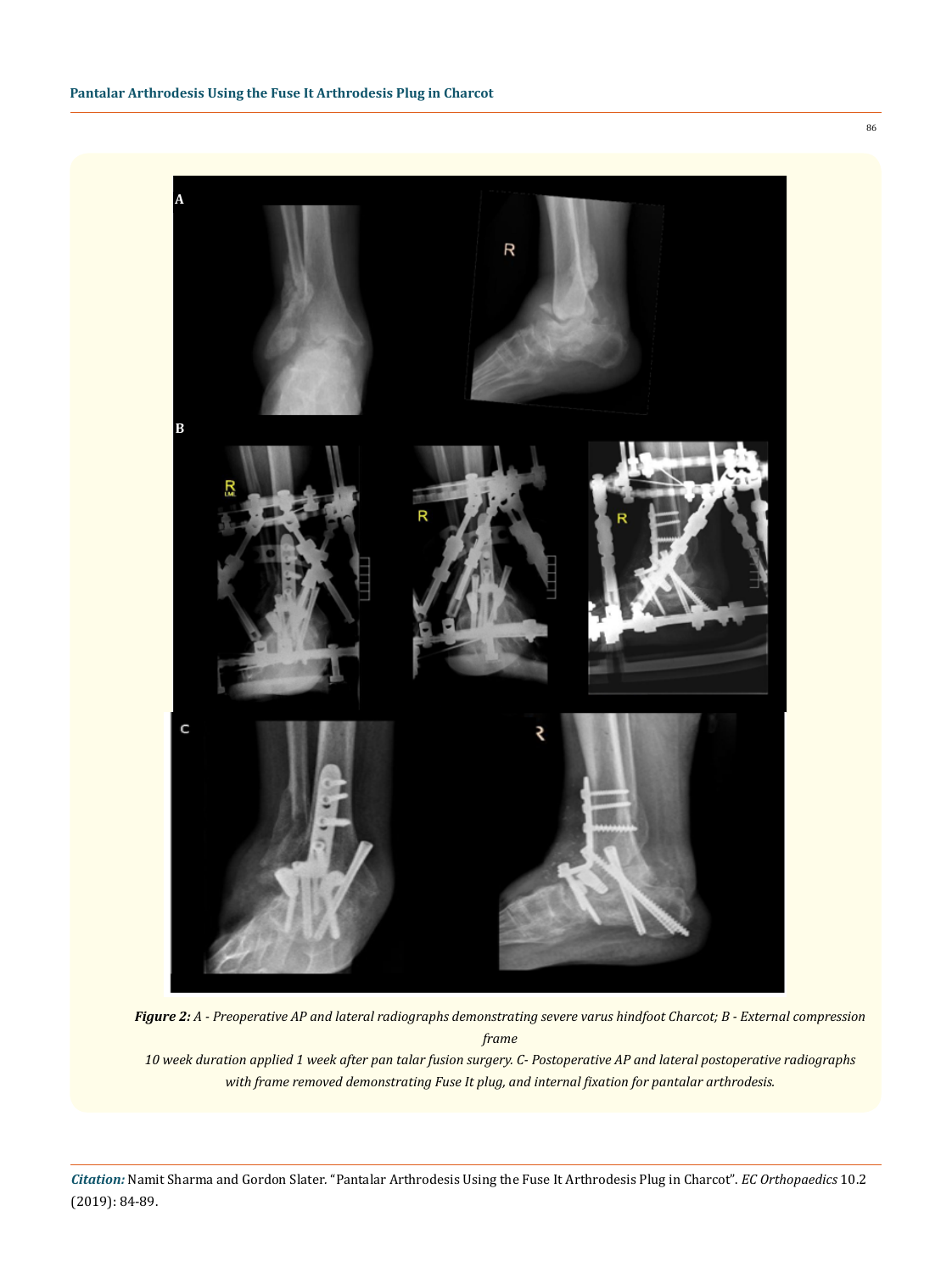One week later, an external frame was applied using 3 mm wires. We call this a "hard wire frame" and believe it to be superior to the fine wire tensioned frames as the larger wires do not cut through softer Charcot bone like finer wires do. Further, less compressive power is lost through wire bend with the bigger wires. The frame is dynamic and can improve position and is also useful to enforce a non-weight bearing period.

At 8 weeks weightbearing was introduced. By twelve weeks bony union across all three joints had been achieved and the frame was removed. By five months the patient was walking unaided in a high laced hiking boot, with no pain and without analgesia - a marked improvement.

Mrs JM's perioperative management included referral to a diabetes educator, meticulous wound management, physiotherapy for gait training and lymphoedema management. Plaster was not used.

#### **Discussion**

This technique has three main benefits; salvage, early mobilisation and time to union.

Mckenzie and colleagues demonstrated the economic benefits of salvage compared with prosthetic costs following amputation [9]. When compared with amputation, limb salvage provides improved gait mechanics, and has been demonstrated to result in a similar energy expenditure to normal walking [13]. This is considered especially important in diabetic patients who are often overweight and have comparatively limited cardiac reserve [7].

In patients with neuropathy who are already struggling with proprioceptive feedback when they walk loss of a limb further tips the balance against the patient being an independent ambulator.

In this case, the Fuse It device when combined with a Taylor Spatial frame variant provided a structure stable enough for early weightbearing. Some authors believe that internal fixation may not provide adequate stability, but the external frame avoids this issue by being outside the zone of disease [10,14]. There is no conclusion in the literature about optimal timing for surgery, and different authors have had success regardless of timing. We believe early weight bearing in this population limits medical complications of surgery and speeds rehabilitation.

In this case, the Fuse It device when combined with a Taylor Spatial frame variant provided a structure stable enough for early weightbearing. Some authors believe that internal fixation may not provide adequate stability, but the external frame avoids this issue by being outside the zone of disease [10,14]. There is no conclusion in the literature about optimal timing for surgery, and different authors have had success regardless of timing. We believe early weight bearing in this population limits medical complications of surgery and speeds rehabilitation.

Bone grafting is often performed to encourage fusion, but synthetic and cancellous grafting solutions provide minimal structural support [15]. Literature around subtalar distraction arthrodesis has investigated the use of bone blocks in distraction arthrodesis. However, these risk collapse of the graft and subsequent varus malunion and donor site morbidity [16]. In contrast, the Fuse It plug is made of Ti-6Al-4V, can withstand significant force and provides more reliable structural stability. The plug can be filled with any type of bone graft and its fenestrated surface facilitates osseous integration through the implant, as well as ingrowth onto its surface similar to Huckstep's tumour prosthesis [17]. Though this is a single case report, it may promise higher rates of fusion when compared with some other methods of dealing with large defects in the foot and ankle such as femoral head allograft [18].

Incidentally, we found the Fuse It plug's structural stability allowed more reliable correction and maintenance of alignment both intraoperatively and postoperatively. Its utility in distraction arthrodesis has been previously described [16].

A number of perioperative factors contributed to Mrs JM's successful outcome. Meticulous wound care was essential. In keeping with the Philadelphia Consensus leflunomide was ceased 6 weeks prior to surgery [19]. Perioperative blood sugar level and lymphoedema control perioperatively is likely to have had a positive impact on union and wound healing.

*Citation:* Namit Sharma and Gordon Slater*.* "Pantalar Arthrodesis Using the Fuse It Arthrodesis Plug in Charcot". *EC Orthopaedics* 10.2 (2019): 84-89.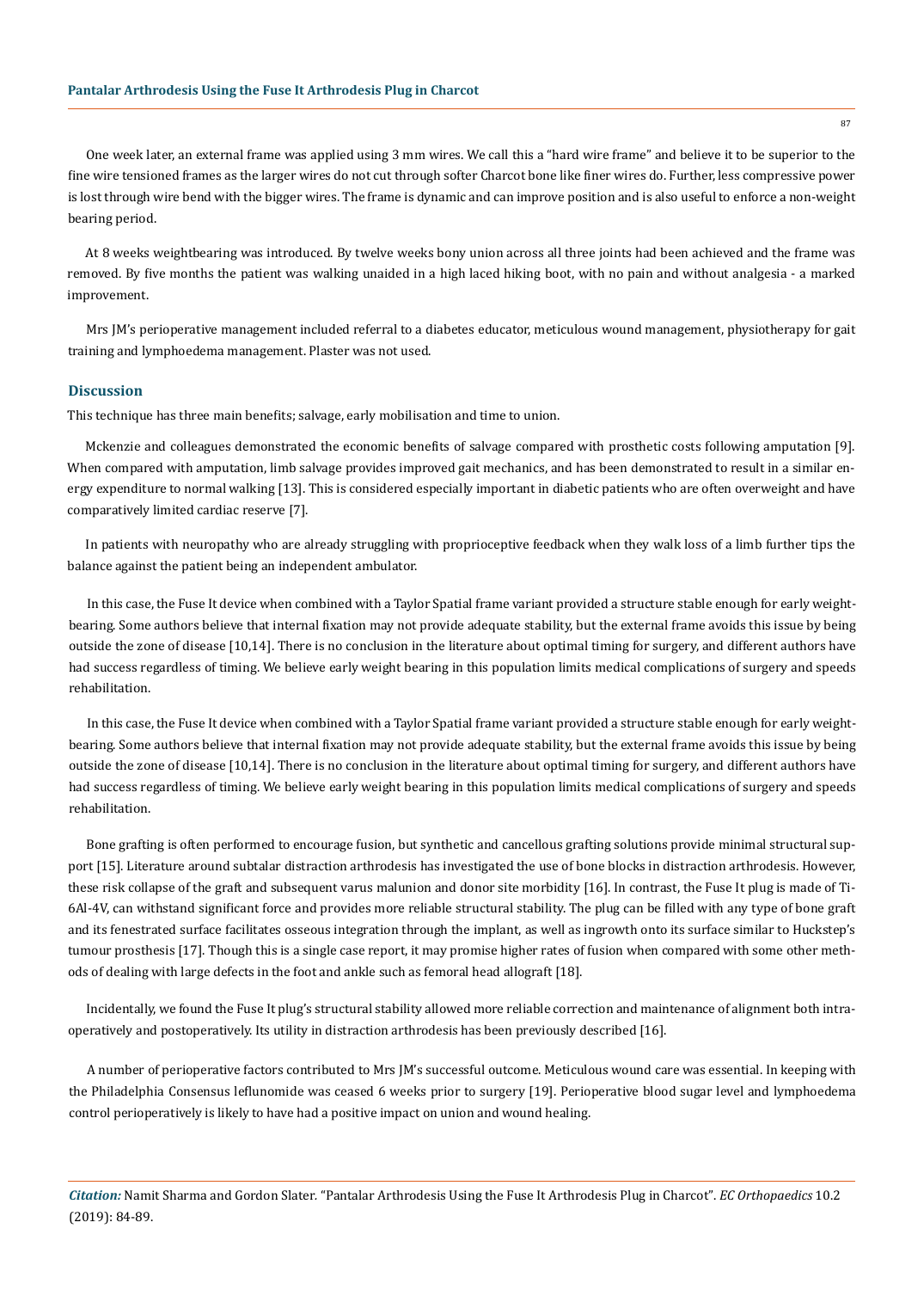#### **Conclusion**

Salvage for Charcot's neuroarthropathy of the hindfoot has numerous benefits and is becoming more common as surgical techniques advance. The Fuse It plug in combination with a Frame It Taylor Spatial frame can successfully facilitate pantalar fusion by providing both subtalar stability, bone ingrowth into the device, and structural stability for bone grafting. This allows earlier mobilisation in these patients and excellent time to union. Though more research is required investigating the use of this device, our initial experience is promising

## **Conflicts of Interest**

Senior author is a designer for Integrant.

# **Bibliography**

- 1. Bergin Shan M., *et al*[. "A limb lost every 3 hours: can Australia reduce amputations in people with diabetes?"](https://www.ncbi.nlm.nih.gov/pubmed/22900854) *Medical Journal of Australia* [197.4 \(2012\): 197-198.](https://www.ncbi.nlm.nih.gov/pubmed/22900854)
- 2. Dillon MP., *et al*[. "Incidence of lower limb amputation in Australian hospitals from 2000 to 2010".](https://www.ncbi.nlm.nih.gov/pubmed/23798042) *Prosthetics and Orthotics International* [38.2 \(2014\): 122-132.](https://www.ncbi.nlm.nih.gov/pubmed/23798042)
- 3. Paola LD., *et al*[. "Use of a Retrograde Nail for Ankle Arthrodesis in Charcot Neuroarthropathy: A Limb Salvage Procedure".](https://www.ncbi.nlm.nih.gov/pubmed/17880869) *Foot and [Ankle International](https://www.ncbi.nlm.nih.gov/pubmed/17880869)* 28.9 (2007): 967-970.
- 4. Kurowski JR., *et al*[. "Temporal trends in initial and recurrent lower extremity amputations in people with and without diabetes in](https://www.ncbi.nlm.nih.gov/pubmed/25765667)  Western Australia from 2000 to 2010". *[Diabetes Research and Clinical Practice](https://www.ncbi.nlm.nih.gov/pubmed/25765667)* 108.2 (2015): 280-287.
- 5. Sikka P., *et al*[. "Destructive operations-a vanishing art in modern obstetrics: 25 year experience at a tertiary care center in India".](https://www.ncbi.nlm.nih.gov/pubmed/21193917)  *[Archives of Gynecology and Obstetrics](https://www.ncbi.nlm.nih.gov/pubmed/21193917)* 283.5 (2011): 929-933.
- 6. Van Houtum WH., *et al*[. "Reduction in Diabetes-Related Lower-Extremity Amputations in the Netherlands: 1991-2000".](https://www.ncbi.nlm.nih.gov/pubmed/15111518) *Diabetes Care* [27.5 \(2004\): 1042-1046.](https://www.ncbi.nlm.nih.gov/pubmed/15111518)
- 7. Papa J., *et al*[. "Salvage, with arthrodesis, in intractable diabetic neuropathic arthropathy of the foot and ankle".](https://www.ncbi.nlm.nih.gov/pubmed/8335665) *Journal of Bone and [Joint Surgery, American Volume](https://www.ncbi.nlm.nih.gov/pubmed/8335665)* 75.7 (1993): 1056-1066.
- 8. [Stone NC and Daniels TR. "Midfoot and hindfoot arthrodeses in diabetic Charcot arthropathy".](https://www.ncbi.nlm.nih.gov/pubmed/11129834) *Canadian Journal of Surgery* 43.6 [\(2000\): 449-455.](https://www.ncbi.nlm.nih.gov/pubmed/11129834)
- 9. MacKenzie EJ., *et al*[. "Health-care costs associated with amputation or reconstruction of a limb-threatening injury".](https://www.ncbi.nlm.nih.gov/pubmed/17671005) *Journal of Bone [and Joint Surgery, American Volume](https://www.ncbi.nlm.nih.gov/pubmed/17671005)* 89.8 (2007): 1685-1692.
- 10. Simon SR., *et al*[. "Arthrodesis as an early alternative to nonoperative management of Charcot arthropathy of the diabetic foot".](https://www.ncbi.nlm.nih.gov/pubmed/10901308) *Jour[nal of Bone and Joint Surgery, American Volume](https://www.ncbi.nlm.nih.gov/pubmed/10901308)* 82.7 (2000): 939-950.
- 11. Pakarinen TK., *et al*[. "Charcot arthropathy of the diabetic foot. Current concepts and review of 36 cases".](https://www.ncbi.nlm.nih.gov/pubmed/12164523) *Scandinavian Journal of Surgery* [91.2 \(2002\): 195-201.](https://www.ncbi.nlm.nih.gov/pubmed/12164523)
- 12. Crawford B., *et al*[. "End-stage hindfoot arthrosis: Outcomes of tibiocalcaneal fusion using internal and ilizarov fixation".](https://www.ncbi.nlm.nih.gov/pubmed/24785200) *Journal of [Foot and Ankle Surgery](https://www.ncbi.nlm.nih.gov/pubmed/24785200)* 53.5 (2014): 609-614.
- 13. Vanderpool MT., *et al*[. "Ankle fixation need not increase the energetic cost of human walking".](https://www.ncbi.nlm.nih.gov/pmc/articles/PMC2703459/) *Gait and Posture* 28.3 (2008): 427-433.
- 14. Eichenholtz SN. "Charcot joints". *Journal of Bone and Joint Surgery* 44 (1962): 1485.
- 15. Giannoudis PV., *et al*[. "Bone substitutes: An update".](https://www.ncbi.nlm.nih.gov/pubmed/16188545) *Injury* 36.3 (2005): S20-S27.

88